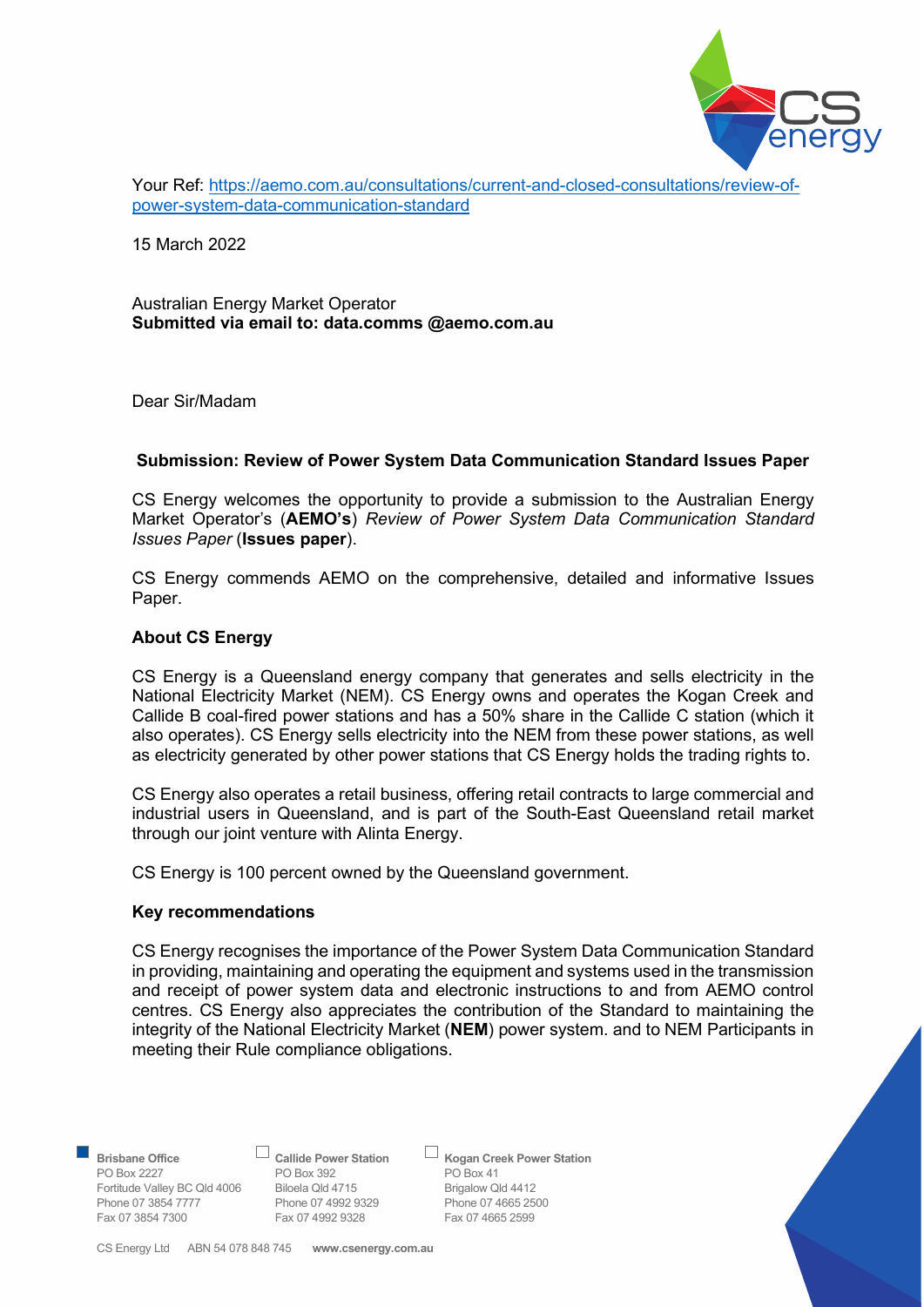It is an opportune time and proactive approach to conduct the consultation to identify and address key issues that may need to be addressed to support efficient and effective data communication across the range of facilities, services and operational requirements expected to exist in the NEM in the relatively near future.

CS Energy has not quantified to any extent the expected benefits and costs of any proposed solutions in this submission as it believes that it would be appropriate to conduct that analysis and include it in submissions on the Draft Report and Draft Standard.

CS Energy's comments and feedback in response to the matters for consultation identified in the Issues Paper are provided in Attachment A.

# **Conclusion**

CS Energy commends AEMO on its work, both preparing the Issues Paper and engaging with stakeholders.

If you would like to discuss this submission, please contact Henry Gorniak (Market and Power System Specialist) on (07) 3854 7364 or hgorniak@csenergy.com.au.

Yours sincerely

E . J

Evan Jones Market Regulatory Manager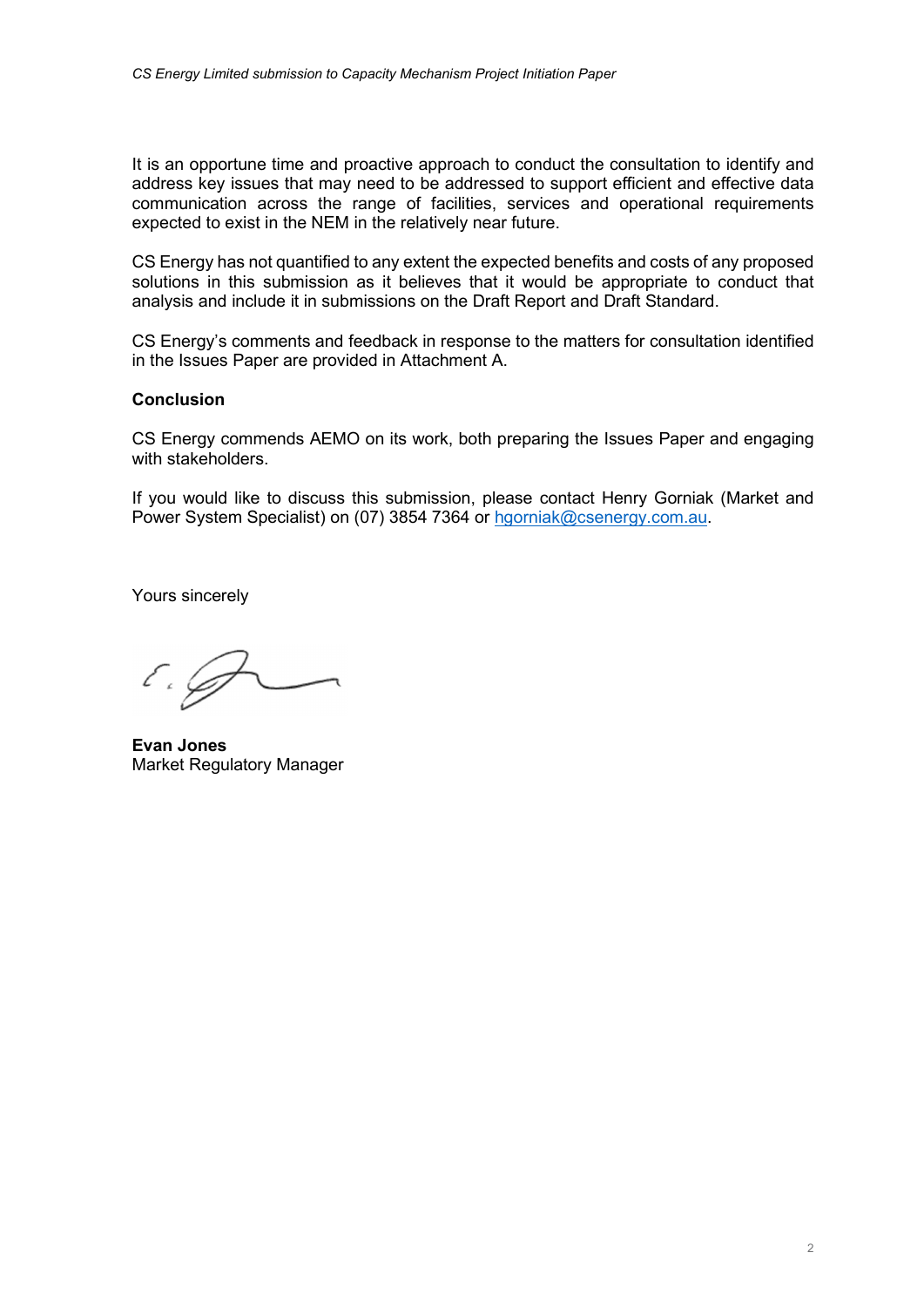# ATTACHMENT A

CS Energy notes and agrees with the issues detailed in section 2.2 Context for this consultation of the Issues Paper<sup>1</sup>.

CS Energy's comments and feedback in response to the matters for consultation identified in the Issues Paper are provided below.

# Section 3.1.1

Does the Standard need to be more specific on the range of data covered by the Standard? If so why and what level of detail is considered necessary?

CS Energy notes that currently the Standard does not itself set obligations as to the data that must be provided to AEMO. Consideration should be given to the inclusion of data requirements that are in addition to obligations set by other provisions in the National Electricity Rules (NER), such as access standards.

Does the definition of power system data need to be extended? If so why and what would be a more appropriate definition?

The definition should be extended to include identified requirements reflecting current gaps and anticipated requirements arising from the changing dynamics of the NEM with regular reviews to capture evolving requirements not yet identified.

Does the definition of control commands need to be extended? If so why and what would be a more appropriate definition?

CS Energy supports the development of an updated definition with AEMO initially producing a list of current and expected control commands to be reflected in the updated definition.

Do the definitions of RCE and RME need to be extended? If so why and what would be a more appropriate definition?

As AEMO stated on page 5 of the Consultation Paper, the definitions do not adequately describe the new technology for data acquisition. The new technology for data acquisition should be reconciled with the identified requirements prior to finalising the updated definition.

Other than the changes required to accommodate additional participant categories identified in clause 4.11.1 of the NER, does the Standard need to extend or specify other participants or sub-groups within a category. If so, how and why?

The range of Participants must be reconciled and updated with the requirements of the data communications process and reflect the evolving needs of the NEM power system to ensure the integrity of power system operations.

<sup>1</sup> https://aemo.com.au/-/media/files/stakeholder\_consultation/consultations/nemconsultations/2022/review-of-power-system-data-communication-standard/issues-paper.pdf?la=en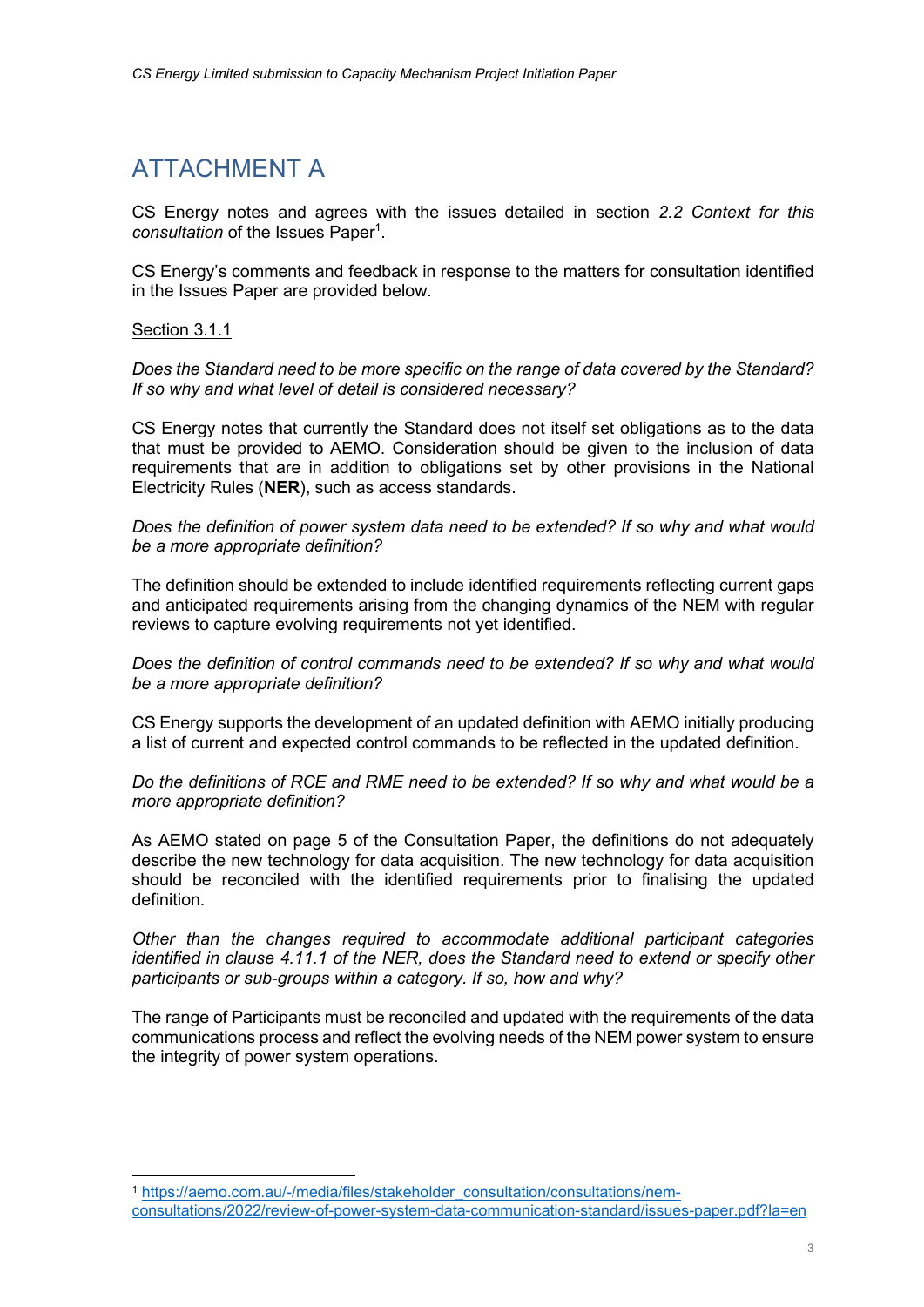# Section 3.1.2

Should requirements under the Standard be varied according to how critical the data is? If so, what criteria should be used to determine the requirements particular data needs to meet?

AEMO should consider the development of priorities for the data and group the data accordingly with associated specifications including the management of data outages analogous to outages of primary protection.

Are there examples where AEMO has specified requirements beyond those set in the Standard, and how can any potential inconsistencies best be reconciled?

CS Energy would support the inclusion of identified legitimate requirements beyond those set in the Standard to ensure that it remains fit for purpose. Refer to comments above.

Are there examples where the Standard has not kept pace with developments in data communications technology?

This is a key challenge for both AEMO and Participants to ensure the Standard is reconciled with developments in data communications technology and the requirements keeping pace with evolving NEM developments.

Is there an opportunity for the standard to encourage enhancement of resilience through design? If so, how might this be done?

CS Energy supports the proactive approach proposed by AEMO. Security and resilience are arguably non-negotiable risks.

Section 3.1.3

What changes to the current Standard are required to clarify the requirements for DNSPs?

CS Energy recognises the integral role of the Distributed Network Service Provider (DNSP) in the NEM. AEMO has highlighted the key relevant points. The key will be developing a consistent approach across the NEM for all Participants and update the Standard accordingly.

Are there specific examples where the current data communications structure is making it difficult for new connections or embedded participants? If so what changes in the Standard would be required to address these issues?

Refer to comments above. The key is to avoid surprises arising from the requirements in the Standard or where the Standard is silent on a matter, not imposing additional requirements on the connecting party.

What difficulties are wholesale demand response providers finding to be connected for data communications under current arrangements?

At this stage, CS Energy offers no comments as it has no meaningful exposure to the area.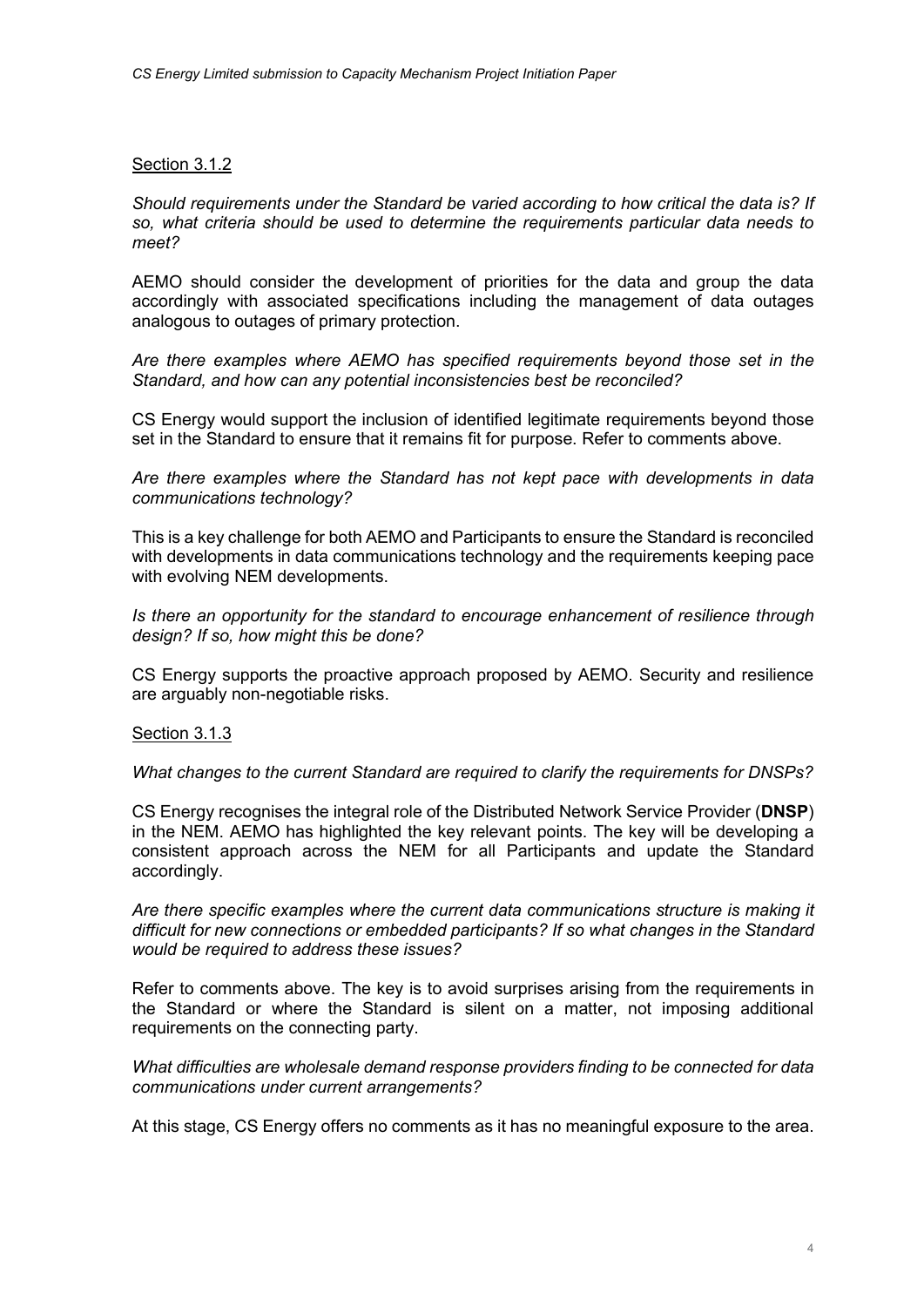#### What difficulties do DNSPs have in communicating AGC control signals?

The Standard is required to be fit for purpose to enable the DNSP to either modify or to ensure the inclusion of requirements in upgraded DNSP Energy Management System (EMS). Based on the current assessment of some DNSPs, there may have to be a transitionary period to enable DNSPs to meet the requirements of an updated Standard.

#### Section 3.1.4

# Is the current ICCP Protocol specified in the current Standard still appropriate?

Arguably the Standard is appropriate and AEMO needs to answer the above statement regarding security of protocol and how it contributes to the resilience delivered by the Standard. However, it would be beneficial for AEMO to provide definitive guidelines for the implementation of Inter-Control Centre Communications Protocol (ICCP) / secure ICCP.

# What protocols should apply for connections to AEMO WAM?

The protocols should be consistent and applicable to all parties connecting to the AEMO Wide Area Network (WAN). A compelling case would have to be presented to deviate from the protocols including an assessment of the risk arising from the deviation.

#### Section 3.1.5

# What additional detail is required in the Standard to provide more clarity on boundary of both operational and financial responsibilities?

CS Energy agrees with the requirement for clarity as proposed. The framework should include the protocols for the boundaries and should be overlayed with revised Standard. The key is to ensure that the operational and financial responsibilities are applied consistently across all boundaries and parties. It should be clear what is the responsibility of the generator, and what is the responsibility of the Transmission Network Service Provider (TNSP). Many new generators are unclear on what it is they need to do to connect to AEMO, and the TNSP has been guiding them through the process.

#### Should an obligation for parties to work together be added to the Standard?

CS Energy supports the formalisation of the obligation of parties to work together to resolve any problems to ensure a requirement is met however would not support a heavily rigid dispute resolution framework.

#### Does the Standard need to clarify that connection is required to both AEMO control room sites?

Yes. CS Energy queries whether it should also include backup sites.

#### Section 3.1.6

Should the Standard include a specific requirement that data sent should be of good quality? If so, what would be implications for stakeholders?

Yes. The impact of poor-quality data may under certain circumstances lead to system security concerns and in the worst-case scenario lead to Market Suspension. The key will be to ensure the standard is set so as to avoid outcomes detailed in AEMO procedure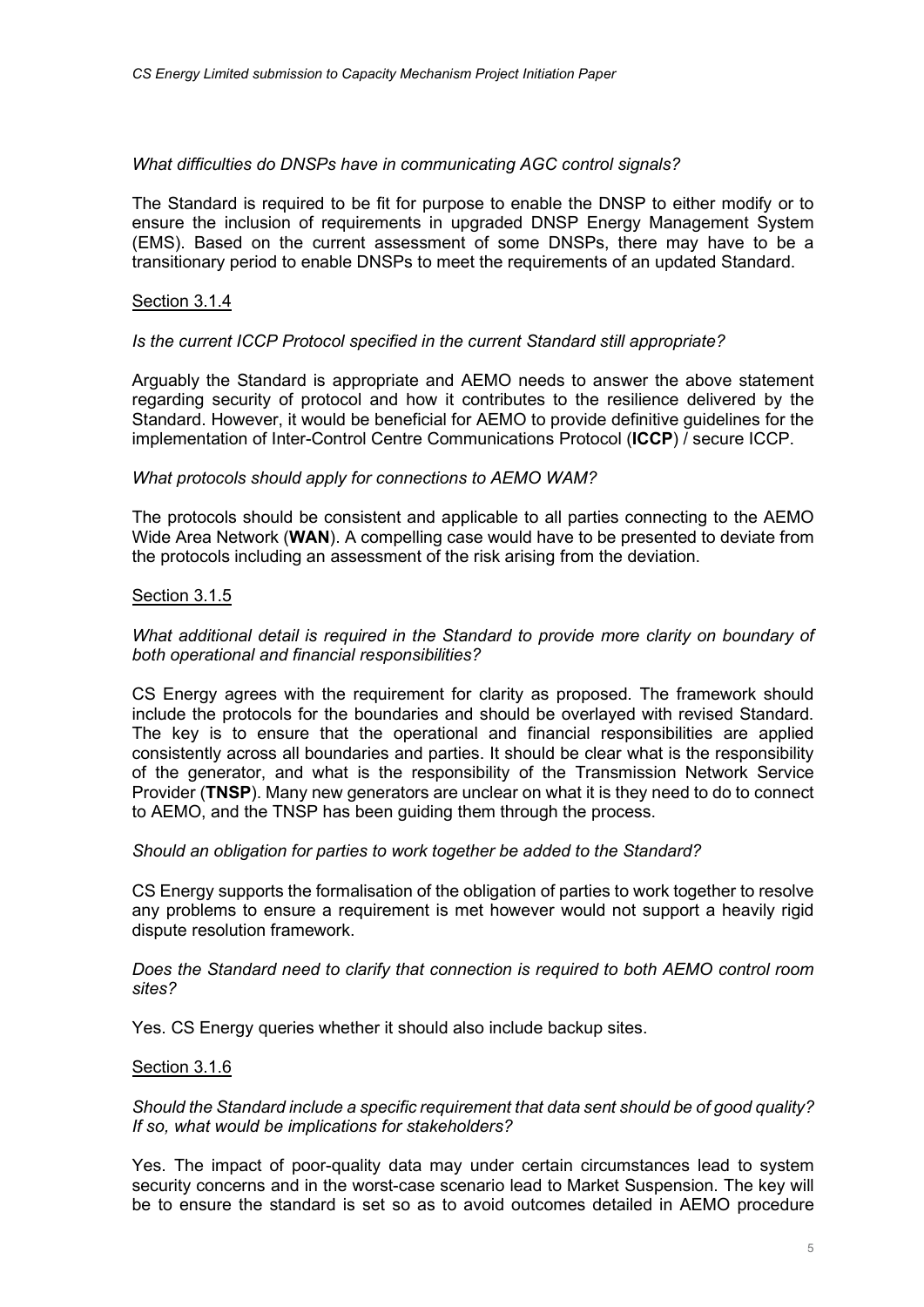SO\_OP3706 MARKET SUSPENSION AND SYSTEMS FAILURE<sup>2</sup>. Accountability for ensuring the data quality between generators and TNSPs should also be clarified.

Should all data be sent with quality flags? If so, what would be implications for stakeholders?

Yes, and those quality flags should reconcile with AEMO quality flags. This may require a transitionary period to allow sufficient time to implement the requirements.

Section 3.1.7

Should the Standard include a more specific requirement regarding data accuracy? If so, what would be implications for stakeholders?

Yes. There is need to develop a standard regarding the data accuracy that reflects the requirement and risk. This may require a transitionary period to allow sufficient time to implement the requirements.

How material is the issue regarding clamping of values for semi-scheduled units? If the standard were to be changed as suggested, what would be the implications for participants?

Section 3.1.8

Should the Standard include a specific requirement regarding data latency? If so, what would be implications for stakeholders?

Yes, as data latency compromises the requirements and the purpose of the data function. This may require a transitionary period to allow sufficient time to implement the requirements.

How material is the issue regarding timing differences due to RME? If the standard were to be changed to address this, what would be the implications for participants?

The conversion time may contribute to latency outcomes and should be addressed and standardised. This may require a transitionary period to allow sufficient time to implement the requirements.

Should an additional requirement be included in the Standard to allow ongoing monitoring of end to-end response times? If so, what would be the implications of such a change?

An assessment of the risk and a cost benefit analysis will need to be conducted to understand the implications and the requirements arising from an updated Standard.

CS Energy supports in principle the proposal but seeks to have access to the out workings arising from the above.

Section 3.1.9

What would the implications be if the specification of maximum delay for control commands was tightened to 2 seconds? What are the implications if control command delays remain at current levels?

<sup>&</sup>lt;sup>2</sup> https://aemo.com.au/-/media/files/electricity/nem/security\_and\_reliability/power\_system\_ops/procedures/so\_op\_3706failure-of-market-or-market-systems.pdf?la=en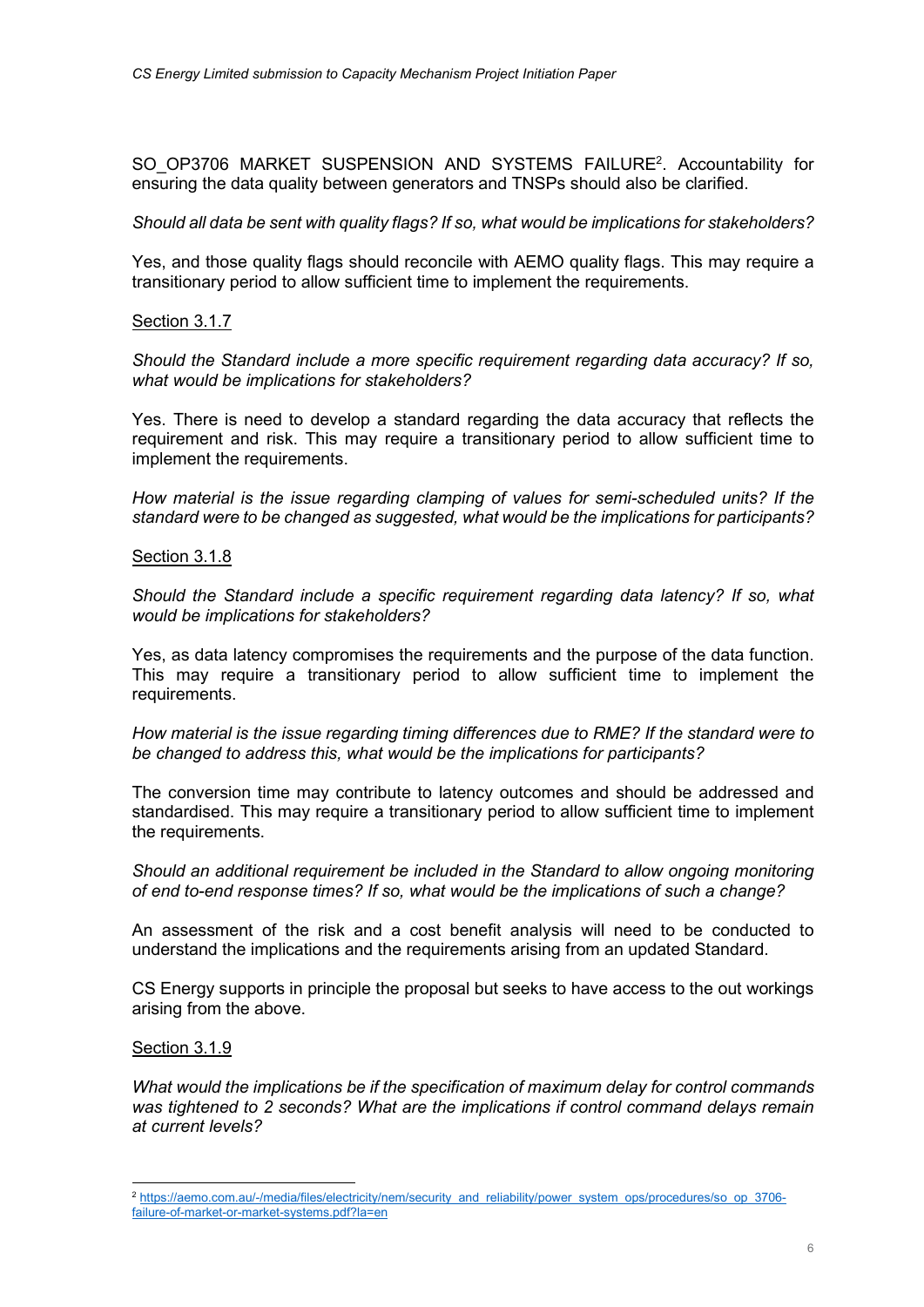CS Energy has provided the following input to the Primary Frequency Response (PFR) and associated processes that details concerns with the current AGC process and the flow on effects.

- AEMO's dispatch conformance alert system is yet to align with the Primary Frequency Response (PFR) rule changes made under the 'Removing disincentives to providing PFR' rule change process that are intended to clearly legitimise being off target to help correct frequency. Traders continue to receive "Off Target" alerts despite PFR contributing to a significant portion of the "MW Error" in AEMO's dispatch compliance system due to (a) the discrepancy between the "Total Cleared" in AEMO's Automatic Generation Control (AGC) system and the actual AGC setpoints seen by generators when PFR provides a head start to load ramping, and (b) PFR itself still being included in the "MW Error", which is simply "Total Cleared" minus "Actual MW". (see Figure 2). This then potentially impacts subsequent decisions.
- Participants do not receive a linear AGC setpoint ramp. This appears to be principally due to resetting the "Total Cleared MW" to "Actual MW" at the start of each Dispatch Interval (DI). The resultant flat spots in AGC ramps at DI boundaries if "Actual MW" is lagging an AGC setpoint ramp before the start of the DI, and the inconsistent ramp rate between DIs is directly responsible for degrading the ramping response of generators.
- The AGC setpoint ramping should not be reset to Actual MW every DI, rather it should just continue from the AGC setpoint at the end of the previous DI with no pause. In this way, it would be decoupled from any PFR influence. Unlike AGC setpoint changes, PFR is not rate limited and should not be allowed to alter the base AGC setpoint ramping. If the reason for resetting "Total Cleared MW" to "Actual MW" at the start of each DI is because the energy market dispatch engine does not account for the influence of frequency deviations on system load, then AEMO needs to model the frequency influence on load and generation and factor into the dispatch an estimate of the change in generation needed to correct frequency.
- The non-linearities in AEMO's AGC setpoint ramping distort the legitimacy of any causer-pays framework. Causer pays performance factors are judged by comparing actual MWs against a linear trajectory between dispatch targets, whereas they should be judged against the AGC set points as received by the generator and that are sent back to AEMO with the actual MWs.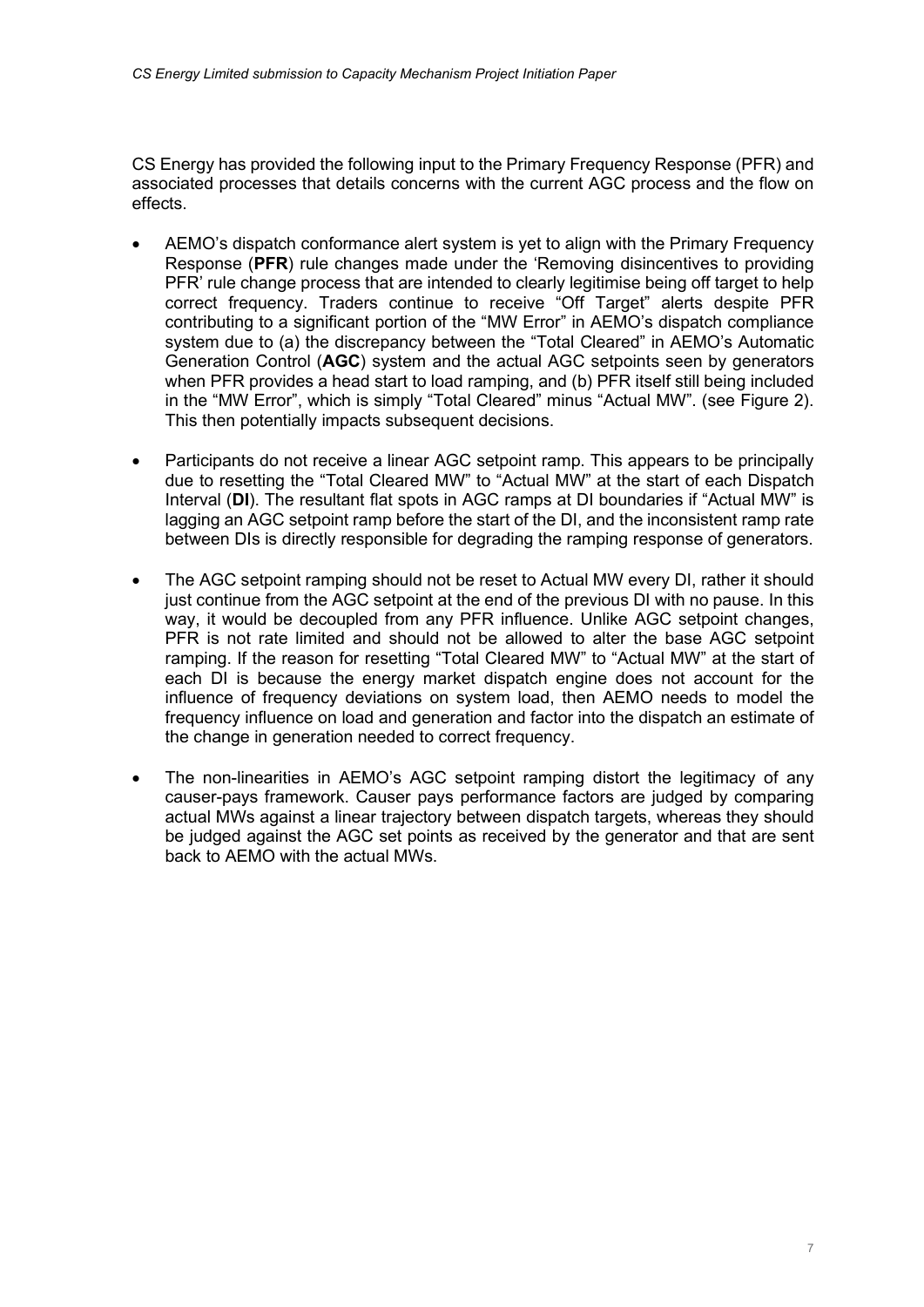

Figure 2 PFR influence on AEMO 5 Minute Dispatch MW Error.

There is strong case to push strongly for the DSCP response to be measured against each unit's rate limited AGC target, which is send back to AEMO together with the actual load. This would also avoid timing discrepancies between the two principal values being compared, which could otherwise be another significant source of error. Why assume a linear trajectory when the trajectory is precisely known at the same time as each load measurement? Using the unit's AGC setpoint may incentivise AEMO to update its AGC system to include a linear ramp as the non-linear AGC setpoint ramping causes sub-optimal unit control by pushing rate of change feed-forward influences in and out.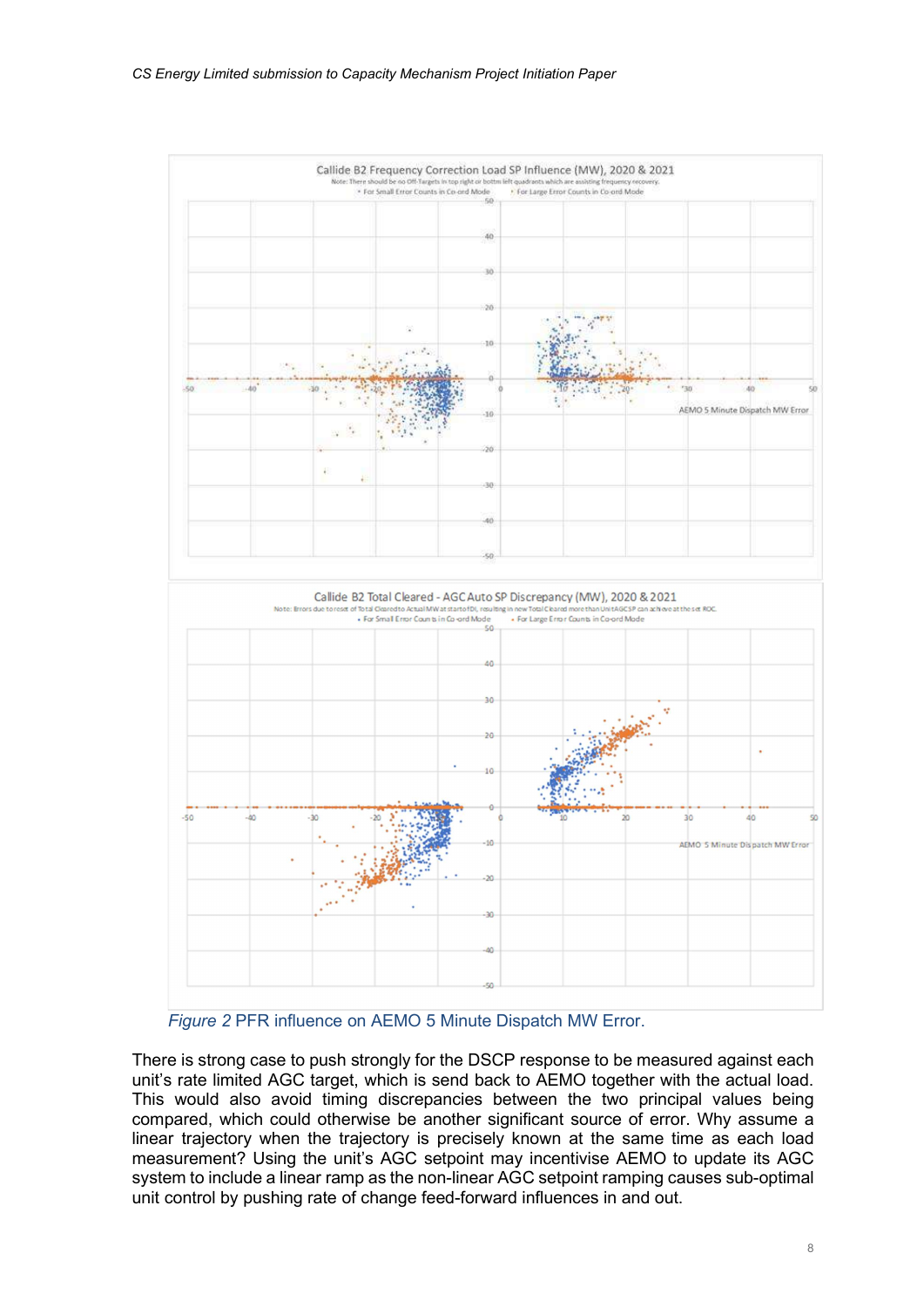For units that are dispatched for Regulation FCAS, measuring against the unit's AGC setpoint would measure their PFR response independently from their regulation AGC response, thus decoupling DSCP payments for PFR from existing payments for Regulation FCAS. That would remove any objection around 'double dipping'. At present, good or bad Regulation FCAS response is neither rewarded nor penalised.

Is there a material issue associated with reliability of the connection to AEMO's market portal?

Yes, and CS Energy is supportive of addressing the identified concerns around reliability of the connection to AEMO's market portal.

Should the specification of control command delays in the Standard take into account the number of intervening facilities? If so, how should these be accounted for and what would the implications be?

Any requirements regarding maximum delays would ideally take into account the number of intervening facilities through which the command signal needs to be relayed and the final requirement in the Standard would ideally be reflective of rigorous cost benefit analysis.

# Section 3.1.10

What specific obligations regarding maintenance of security should be included in the Standard, and what would be the implications of this?

Clarity on obligations of the parties about the security of the data (physical, personnel and cyber) and of control protocols at the level required for critical infrastructure is required and would ideally be captured in the Standard.

Does the legislation adequately cover security obligations and requirements or is there a need for more detailed obligations in the Standard?

CS Energy supports the principles being codified in the regulations and the detailed security obligations and requirements being specified in detail in the Standard.

What would be the implications of including a specific obligation to advise on cyber security risks?

CS Energy considers that the obligations imposed on Participants in Rule 4.8.1 (Registered Participants advice<sup>3</sup>) already requires Registered Participants to provide advice to AEMO on cyber security risks and incidents.

Should the Standard be enhanced to better identify and support the protection of the confidentiality of data? If so what type of enhancement is required?

CS Energy supports the protection of the confidentiality of data where appropriate.

<sup>3</sup> https://energy-rules.aemc.gov.au/ner/379/95102#4.8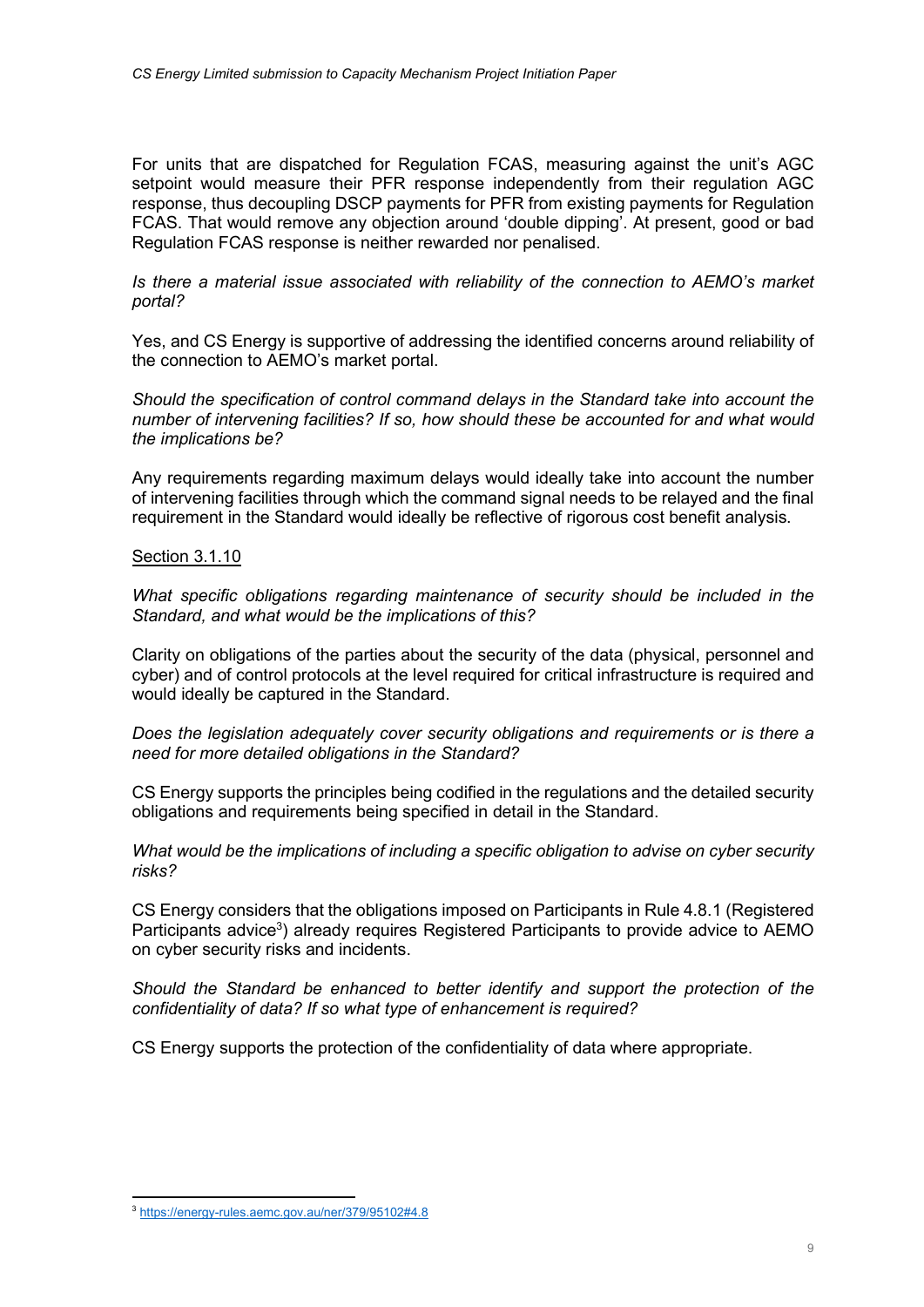# Section 3.1.11

Does any lack of redundancy currently restrict the ability of participants to apply software security patches in a timely manner?

The requirement and subsequent obligation should reflect good operating practice and current best practice.

#### Section 3.1.12

What change to Section 2.2 of the Standard would be required to clarify the requirement for adequate notice?

An assessment of the risk that the requirement is managing in addition to clarification of changes that require notification is required to determine what is adequate notice.

# Section 3.1.13

What issues have arisen that would justify including in the Standard a specific requirement regarding response time to forced outages? If so, what would reasonable expectations be?

CS Energy proposes that a process reflecting the requirements detailed in the Rule 4.6.5 (Partial outage of partial protection systems<sup>4</sup>) with the details required to give effect to the requirements in AEMO procedure SO\_OP 3715 Power system security guidelines<sup>5</sup>,.

#### Section 3.1.14

What issues have arisen that would justify expanding the scope of testing specified in the Standard? If so, what increases in scope are required? What would be the implications of a change in testing scope?

In addition to the 'quality flags' discussed previously, testing is a key risk management measure and is required for maintenance of the integrity of the process and Standard.

What changes to the definition of an "upgrade" is required? What implications would such a change have?

There is need to define a material change with an appropriate threshold.

Should section 6.4(c) of the current Standard be amended to encourage use of standard test procedures?

Standardisation of test plans is an efficient proposal provided that there is an appropriate level of detail so as to avoid any ambiguity.

What issues have arisen that would justify the Standard specifying the provision of testing environments for data links? What implications for stakeholders would such a new requirement have?

CS Energy considers that it is essential to provide testing environments for data links. The implications will become apparent when the test scope and environment is finalised.

<sup>4</sup> https://energy-rules.aemc.gov.au/ner/379/95092#4.6

<sup>5</sup> https://aemo.com.au/-/media/files/electricity/nem/security\_and\_reliability/power\_system\_ops/procedures/so\_op\_3715 power-system-security-guidelines.pdf?la=en